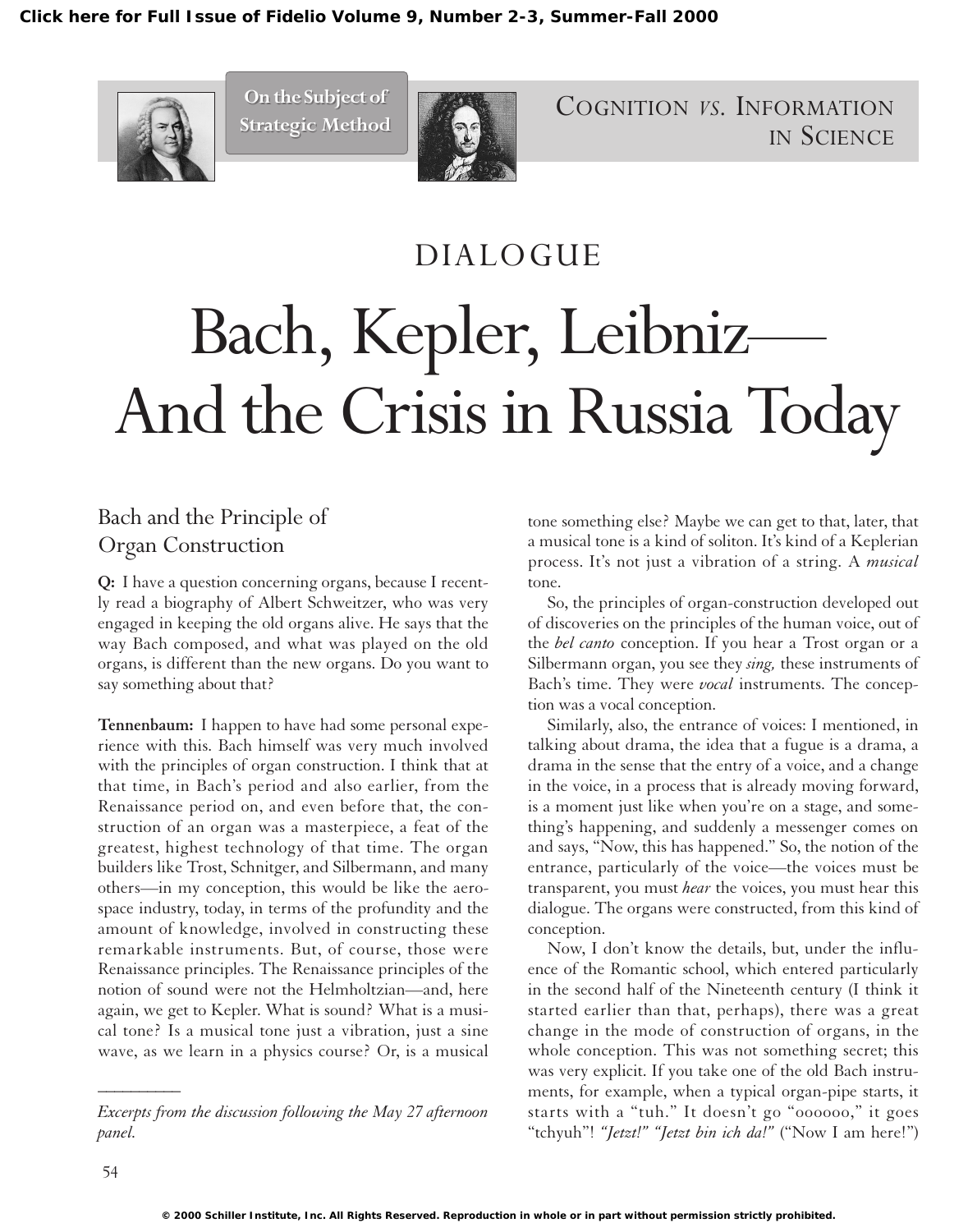You have this kind of attack, like when a violinist starts a note. It's an assertion, it's a change.

In the construction, I know just one particular, very interesting technical, but not really technical, aspect. Take the sound of an organ-pipe, say a principal pipe. Some organ-pipes have tongues, like an oboe, but other organ-pipes have an opening, and a current of air that goes across them. At the beginning of a note, when it starts, the air makes a phase-change and goes into a kind of turbulence, a very well-organized turbulence. And that's what we hear, in the "tchyuh" of the sound starting, in a good, Classical organ. In the Romantic period—and I have played such organs and was greatly disappointed—they took the opening and they filed it, put grooves in, which makes this turbulence start very gradually, so you get this "rrrwwwoooooo." If you listen to some of these so-called Romantic organs, you'll hear this. There were other changes, also. The overall effect was, that instead of this drama, you had a little bit like the sense of Rameau—this, I would say, muddy, or dark, *confused* sound.

Fortunately, some very devoted people tried to maintain some knowledge. There are many things we don't know. Just as we've lost the knowledge of the *bel canto* principles, at least the scientific knowledge—I think we're behind Leonardo da Vinci, in many ways. But, there were some people who kept some of the original instruments alive. Then, there was a movement (Schweitzer was involved in this) to start to rebuild, and to build again, organs on these old principles.

#### Refuting Rameau, the Cartesian

**Q:** On the question of Rameau. First of all, I want you to know, as well, that Rameau did not invent hardly anything. He took everything from Descartes. For instance, the idea that a tone is composed of the fundamental bass and the series of overtones, comes directly from Descartes' "Treatise on Music," as well as the idea that music is nothing but agreeable sounds, which is also taken from Descartes. This is the basis for Rameau to reject the logarithmic division of the scale, because the logarithmic division of the scale means irrational numbers, and therefore something which is not "agreeable" to the ear. Therefore, he adopts instead the "natural" division of the scale, which then leads him to have major half-tones, and minor halftones. This division of the scale would have made it completely impossible to compose *The Well-Tempered Clavier* or the majority of the works of Bach, simply because it reduces the possibility of composition to about one single scale, in order that there not be distortion as you go through the major half-tones to the minor half-tones.

This question of Rameau is extremely destructive for the people who are being trained today, because today they are trained essentially in harmonic composition and not at all in contrapuntal composition. I had the experience, recently, of giving to a very competent musician a canon by Mozart, which was obviously inspired by Bach, and which is all built in terms of cross-voicing and counterpoint. The guy looked at it, and said, "This can only be built harmonically, like filling full chords." He could not see how it could be constructed in a different way. This shows how the culture has been destroyed, and this is very paralyzing.

**Tennenbaum:** I think that's very relevant, the Descartes connection. There was a promotion of Rameau, which I think would be interesting (perhaps you know more about it, or some people in France have studied more the way it was promoted). I think it was through salon-type networks.

But, one point I wanted to make: Firstly, Andreas Werckmeister, in this book, which (unfortunately, I did not have time to really study it carefully) is an amazing



*Jonathan Tennenbaum*

work, starts from the notion of refuting this idea of the so-called "natural" system. He says: Look, Kepler's solar system proved that the harmonic principle in the solar system is *not* the Rameau principle, not the numbers, not the overtone series. Kepler actually states, in the *World Harmony,* very explicitly, that the reason for the effect of beauty in music is not the acoustic connection of tones and overtones, but it comes from a deeper principle, namely the geometry of the human mind. Kepler, in his *World Harmony,* in his works, *proves* that the so-called natural tuning of vibrating strings is not the tuning of the solar system. It's not the *principle* of the tuning of the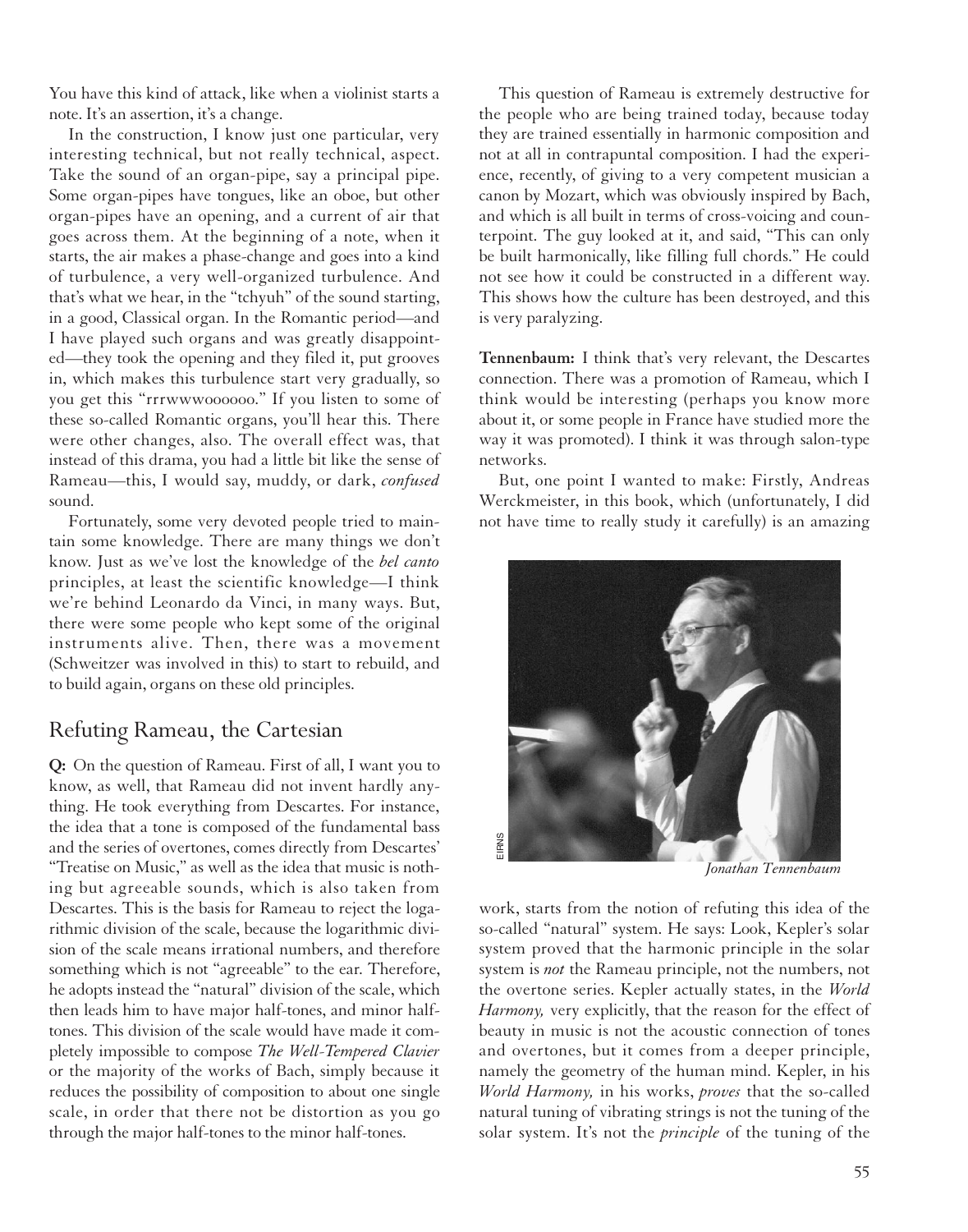solar system. It's not a question of frequencies, it's a question of the principle involved. When you get to the changing curvature, you're in universe which is developing ambiguities, it's developing new principles, you don't have this fixed, so-called natural tuning. So, the word "natural" is wrong. Basically, that was one of Andreas Werckmeister's main points. He said, "Since man is created in the image of God, we have to follow the harmonic principle of the solar system, which is *not* that of a



*Dino de Paoli*

vibrating string." Even though a vibrating string is in the solar system, too, as a little piece of it.

The other point I'd like to emphasize, for people looking at the music question: If one looks at *The Art of the Fugue,* which we'll hear more about tomorrow, I think it's an interesting point, that in many of the fugues, Bach does not use many different tonalities. Formally speaking, he doesn't modulate very much. Many of the fugues stay just in a couple of tonalities. In principle, you could play them in a *non*-well-tempered system. That, I just say to pose the higher thing: The well-tempered principle of composition is not—You can't define it by saying, "Okay, now people could compose in all twelve keys." It's a notion of geometry. It's a notion of the way musical composition is done, a method of musical composition. I think we'll have more about this, tomorrow, but that's a very interesting point. How are you composing in a well-tempered way, even if you're playing only in one or two keys?

## Where Fermi and Prigogine Failed

**Q:** My question is for Dino de Paoli. I studied some elements of thermodynamics from the book by Fermi. He leaves the reader with the impression that the third principle of thermodynamics is an answer to the problem of minimizing the entropy of systems. I would like to know, how do you criticize this particular principle, in our discussion? And, how do you think the work by Prigogine, on the structure of orders different from those we ordinarily know, can answer this old problem, left by Fermi?

**De Paoli:** Very briefly, because there is an article on Prigogine which I've written, so you can read that.1 But, it's probably relevant that I address clearly, what was perhaps not clear before: What is the *big* difference between Lyndon LaRouche and all this?

The first point is, that some of this work, including the work of Fermi, is very useful in terms of machine construction. That said, the point is precisely that this tendency—just "how do you reduce entropy?"—most of this work, applied to society, means what you would call today "recycling." It's a zero-growth theory, which tries to maintain the equilibrium of society by recycling. The mistake is, when this becomes a sociological issue, a sociological theory, and you try to shape the society based on it. That's why cybernetics is so dangerous. Not because of the technical work, *per se,* but because it becomes a sociological project. That's why Lyn reacted.

Now, the point is—and that's what Lyn did—to identify where the mistake is. The mistake is, that the universe does not try just to *minimize* the entropy. Where do you have the proof? Well, you have to start from the top. The proof is the existence of human beings. You can't go at it from the bottom up. Start from yourself; start from the idea of the individual, the individual capability to rise above time, the individual capability to change space. It is the existence of this individual, which defines any universal law—not any specific technological law, but any law which has the pretense of being universal. Once you start from there, you see precisely what Lyn introduced. And, it's not an arbitrary introduction. It's not something just to make you happy, it's an introduction which responds to natural law.

Why? The second point, is life. Life could not exist, in that same form. So, the existence of human beings, the power of their individuality, what Jonathan tried to express in the music—the single note, as a function—the individual as a function, not arbitrary, but to change precisely the form of the universe. This is the main point of difference, between us and Fermi, and Prigogine, and everybody else, who just try to say that the issue is to minimize entropy. This is merely saying, "We don't want to solve AIDS; we just want to minimize the AIDS effect." Is that what you want to do, or do you want to solve it? There is a way to get out of this tragedy, which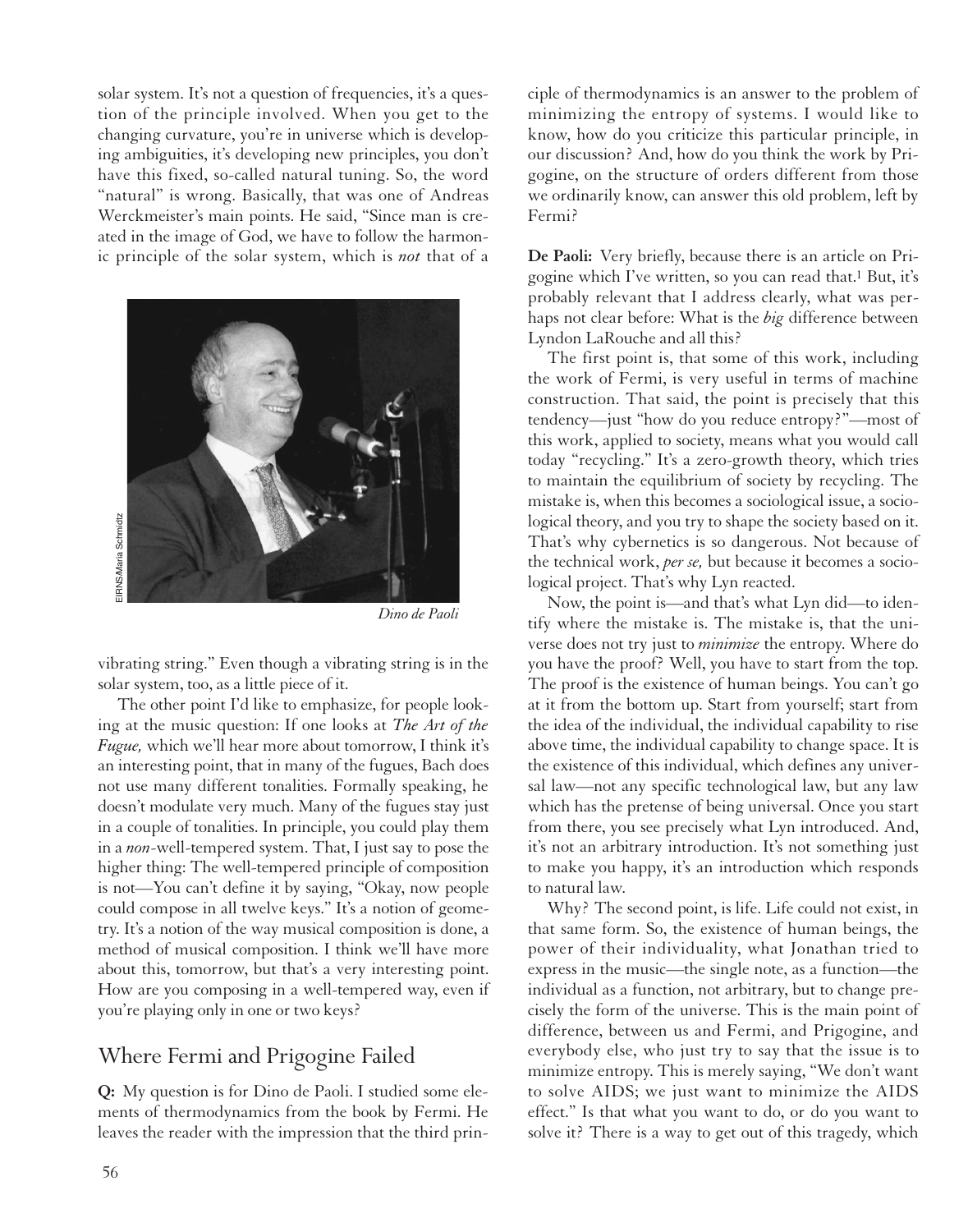was created by making a technological issue into a social policy, which is this idea that society cannot really increase, it can only control—and "to control" means to minimize thinking.

This is why neither Prigogine, nor Fermi, nor anybody else, has taken the step of saying that the existence of the human individual means something. It is sacred, because it means something. That existence is the starting point, to explain physics, and not the other way around.

### Starting a Pedagogical Fight

**Q:** I have a proposal. The first time I really learned something about music, was in a study-circle with the LaRouche Movement in Stockholm. . . . We talked about the harmony of the spheres, Kepler, and so forth. It was very fascinating, because of the coherence of the solar system with the musical notes. This got me thinking such a crazy thing, as that there might be a God in the world. . . .

My question is for Jonathan Tennenbaum, and perhaps also for Poul Rasmussen [panel chairman]: Why don't you, as such polemical people, write maybe an article or a leaflet, describing this in a very pedagogical way, so young people, my age and younger, can understand that particular thing?

**Tennenbaum:** Well, I don't want to spare you, also, the interesting work of writing such a leaflet, because you may also know how to address the people of your generation better than us Baby Boomers. We're already hasbeens, many of us. Maybe we can work together.

Actually, we did do an experiment. Many experiments, but one particularly I remember, when the Voyager spacecraft took these beautiful pictures of the rings of Saturn. If you look at any book on astronomy, before those pictures came out—how they present the rings of Saturn—and you compare with the Voyager pictures, you see that the astronomers, at least most of the astronomers, had *no idea* of what they then saw. A completely different conception! Because you saw that the rings have this beautiful geometry, which seems to be detailed, down to as far as you can see—the smallest, even just a few kilometers, it's already organized.

So, I wrote a leaflet called, "Newton Was Wrong, Kepler Was Right!" With this leaflet, we did a whole campaign on campuses, and it was probably one of the most successful campaigns in terms of getting a lot of discussion. There must have been about a dozen times, in different universities in Germany, that I went around and had full audiences, packed audiences, and *big* fights.

In one of them, I remember very well, I think it was in

Mainz University, the whole auditorium was filled. There must have been 200 people, maybe more, students. And in the front row, was a whole row filled with professors. Just one after the other, sitting, looking very mean. I made the point, that it is simply a lie, to say what is written in many of the books, that Newton discovered universal gravitation. I read a quote from Kepler's *Nova Astronomia,* where he says that any two bodies, anywhere in the universe attract each other, and if the Earth did not have its gravitation, then the water of the oceans would fly up to the Moon. This is completely clearly written. One of the professors stood up, sputtering, and said, "Bu . . . bu. . . . It's imp-p-possible. G-g-give me that, give me that. It's impossible!" So, we had fun.

I think your call is an absolutely correct one. We should go after it. We should have fun with these issues, and really use them to open up the discussion. We'll work on this, and you'll work on this, too.

#### The Leibnizian Universal Characteristic

**Q:** In the discussion about Lyn's systems analysis paper2 in the local in Copenhagen, we did not quite know what the Leibnizian concept of the characteristic, is. Could you explain that?

**De Paoli:** There is an unfortunate misunderstanding concerning Leibniz, which is due precisely to cybernetics and formal logic. I see that Lyn is coming to the podium, so he can answer even better. Theoretically, these people say that Leibniz would have been looking for a *caracteristica universalis,* in the formal sense, that he wrote these different books about the "universal characteristic" of the universe. They try to interpret all this is a formal way, to the effect that you can find, basically, a computer-model project, to make a model of the universe, to have the characteristic of the universe, and they say that's what, supposedly, Leibniz was looking for—*the* general rule of the universe. That is completely false.

In two words—and now we have Lyn himself, so I don't need to speak about him—the real issue of the characteristic of the universe, is precisely what Lyn raised—and, in that sense, I think Lyn is a very modest person. He always says that he is Leibnizian, that he is Riemannian; but in a certain sense, in my opinion, he has gone further than both Leibniz and Riemann, because the precise issue of what is the characteristic of the universe, has to be understood in terms of the individual mind: the individual, living in the universe. How does the individual know, how do we reflect the necessity that is in the universe?

I tried to show, through Wiener, two approaches. The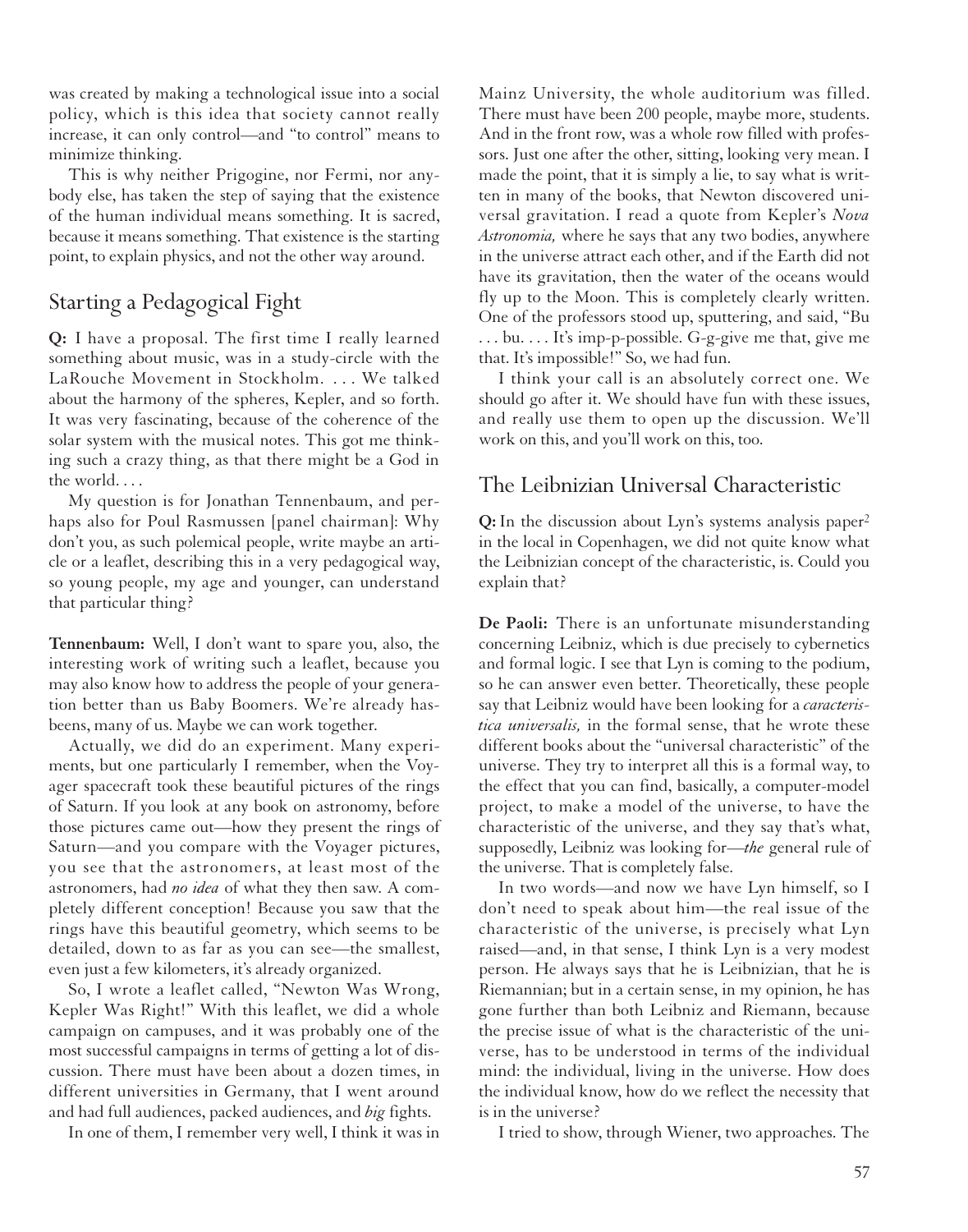simple idea that there is a necessity, is what Leibniz was saying. If you make a mistake, you pay. That's a characteristic of the universe. There are necessary consequences to decisions. Now, the issue is, how do we realize the necessary characteristic of what we do? One theory is what I showed with Wiener: simple determinism. You know the past—so that's the future, that's the characteristic of the universe. But, it's *not.* The alternative to that, is nowadays all this "informatics," all this chaos theory, all this "non-linearity": that *the* characteristic would be time changes, without space. But then, there is, actually, no longer any necessity, so there is no longer, actually, a *characteristic* at all. It's what Jonathan expressed with Rameau. Once you define freedom merely as that which *negates* necessity, there is actually no longer any freedom, in reality.

So, both these approaches fail. How do we find the higher-order necessity we're looking for? That was my point, with Bruegel and art. How do you rediscover in yourself, the Absolute? The Absolute is nowhere else, except the way you rediscover it in yourself. How do you do it? And there, I think, I'll stop, because I think the best answer I have had until now, is precisely what Lyn developed. How do you discover this natural law in yourself? That's the real question. That's the role of art. There is no other way. This question of catastrophe, this question of tragedy, is a paradox. Do we really need tragedies? No! But, the tragedies are always looming. We can't stop *thinking,* otherwise the tragedy is always there. And the difference between tragedy and horror movies is ,that the horror movie paralyzes you, whereas tragedy stimulates you, as I quoted from Lyn. That, I think, is the way we have to approach the issue of Leibniz on the characteristic of the universe.

### Understanding the Characteristic of the Present World Crisis

**Prof. Taras Muranivsky, president of the Moscow Schiller Institute for Science and Culture\*:** It is very good, that my question was moved from yesterday to today, because today I have some news. I was informed, that Illarionov, the adviser of Russian President Putin, has been removed from his post. But, don't be very glad. He was removed, and instead received the post of [Presidential Envoy to the G-7 Countries], replacing Livshits. You know that Illarionov tried many times to "improve" the Russian economy with the help of advice from different Western economists, such as Domingo Cavallo, the author of the currency board, and other people, some people from Chile, who destroyed the pension system in Chile, whom Illarionov introduced to Russia as very good and experienced in the development of pension systems.

We had one more person, the Minister of Energy, Kalyuzhny. Kalyuzhny visited Turkestan, together with Putin, last week. When Kalyuzhny was asked about his prospects to retain his ministerial post, he replied, "You see, I am together with Putin." But Putin came back to Moscow and removed Kalyuzhny, in spite of that, and appointed one very important person, who lives in the middle of Lukoil, in Siberia. He appointed this littleknown administrator, as Minister of Energy.

Now, when we try to analyze the situation around Putin, we see that one day he acts not bad, and another day, he acts very awfully. But, we try to *hope* that maybe he will be clever, and, in spite of his KGB origins, etc., he may do something not bad. Gorbachov, you remember, held a high post in the Communist Party, and eliminated the Communist Party. Maybe Putin will do something clever. We hope, and we try to see what he does now.



*Prof. Taras Muranivsky*

Maybe he is very connected with the Family (I have in mind Yeltsin's Family). But, we hope that he will be freed from it, not abruptly, but slowly, slowly, step by step—we hope. We hope, and we believe, and don't believe. It is not clear.

One more thing. The question that I wanted to ask you yesterday, was connected with this division of Russia into seven big districts. . . . Nobody makes this comparison, but I compare this action with Franklin Delano Roosevelt's action, when he divided the United States into 17 districts, because of the economic crisis. But, when I

 $\overline{\phantom{a}}$ 

<sup>\*</sup> On July 18, we learned of the sudden death of our colleague Prof. Taras Muranivsky, at his home in Moscow. An obituary appears on page 117 of this issue.–Ed.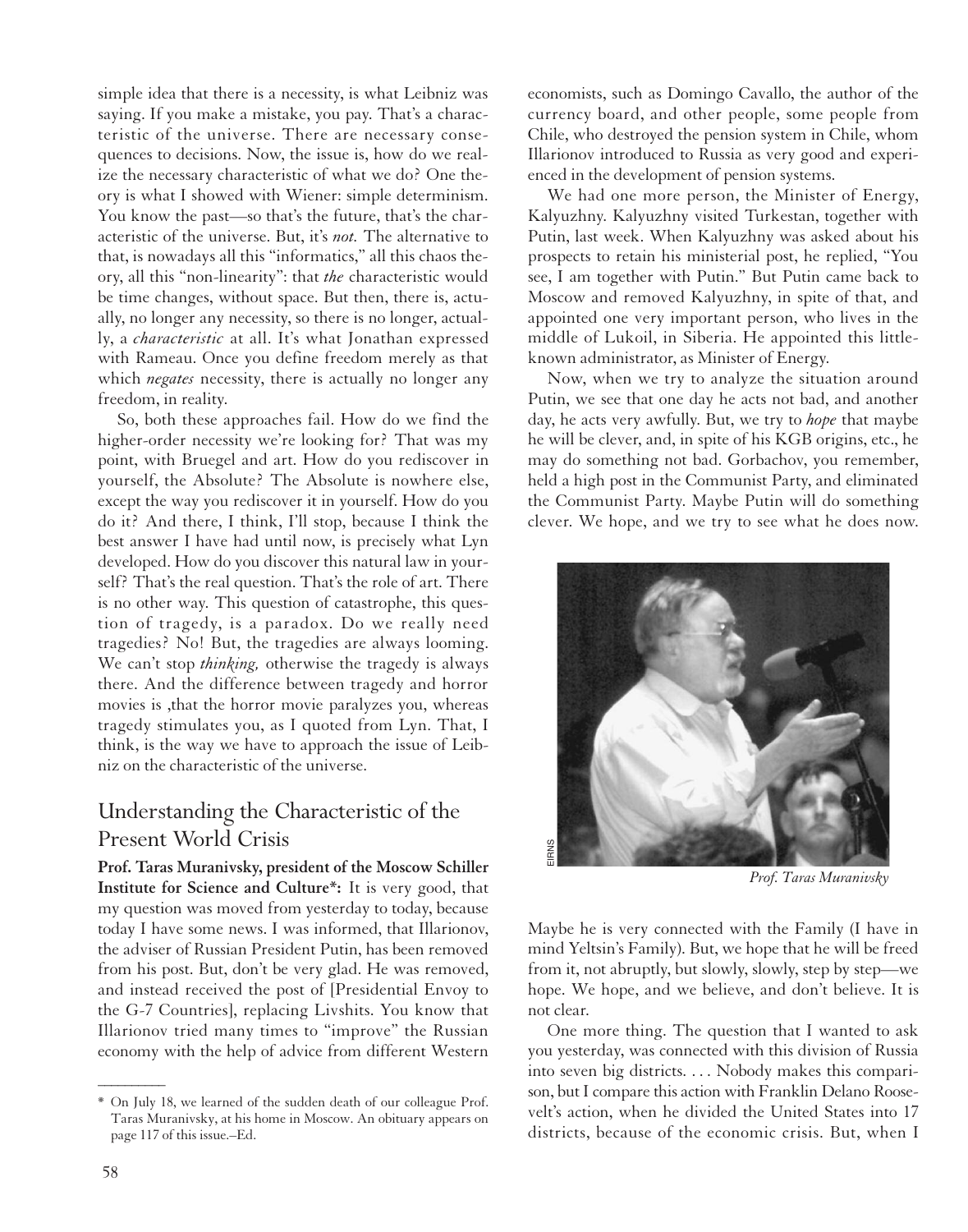think about it, I see that Roosevelt had another purpose for this division. He appointed, as I know from history, generals as the heads of these regions, too, but it was done in order to strengthen the state and the influence of the state and the administration, through the Presidency, on the development of the country, and to abolish unemployment—this is known very well—he was not a freetrade advocate.

But Putin, from one side, appointed five generals among the seven leaders of these regions, and he removed former Prime Minister Kiriyenko from the Duma, to one of these regions, which is a good step. I think that Moscow is not the place for Kiriyenko; it is better for him to be some 100 kilometers from Moscow the so-called Union of Right Forces, that were organized as an electoral party, and got some seats on the Duma. From the other side, Putin appointed Gref—you read Tennenbaum's article in **EIR** No. 14,3 and issue No. 15 had my article about Illarionov,<sup>4</sup> where we described these persons as super-liberals. These persons have now been appointed to these posts. I don't understand—what do you think, Lyn, about this division, and about these moves by Putin?

**Lyndon LaRouche:** Since Dino has spoken—I didn't hear him speak, but I've heard him think, and you can know what he knows in a shorter time, if you hear him think, than if you hear him speak, so I have a great advantage that way—, let me speak from that standpoint, on this question of Putin.

How do we know anything? Russia under Putin, has been a gigantic, cheaply constructed village, a Potemkin Village, covered with a Venetian mask, also cheaply constructed. How do you know, what's going on behind the front of the Potemkin Village, which you're not allowed to look behind, and behind the mask, which you have to look through, to get to the village?

This is a problem, which was addressed by Kepler, in respect to the planets. This is a problem, which I'm sure that Dino has elaborated on somewhat today; I didn't hear, but, as I said, I could hear him thinking, so therefore, I make certain adductions from that. Then you had, at a later point, out of the work of Kepler—and, remember, Kepler's fundamental contribution to astronomy, the *fundamental* one, apart from being the first modern astrophysicist, was that he ridiculed the work of Tycho Brahe, as well as Claudius Ptolemy, and also Copernicus, as being irrelevant, because they were merely mathematicians and statisticians, who had made and discovered nothing, whereas he discovered something. What was it he discovered? Well, he discovered the implications of an elliptic orbit of Mars, which coincided

with something else, which he had learned from Plato earlier, and said, "If you want to find out how the solar system functions, or any part of it functions, you must define what we would call today the characteristic of the system as a whole." You do not try to explain the solar system, by explaining each planetary orbit, and then trying to find the general law, which governs the genera-



*Lyndon H. LaRouche, Jr.*

tion

of each orbit. No! What you do, is you define the number of orbits, and their characteristics, which can exist in the solar system, which is what Kepler did. This left some unresolved questions, which he left to future mathematicians.

Among the first responses to this, were by Leibniz, and Leibniz not only developed a calculus—a real calculus, not the phony one, developed by Newton; or, not the phony astrophysics, developed by Galileo. But, in developing the calculus, he developed something else, which is called *analysis situs.* You will find reference to this, specifically, in two papers of Leibniz, one of which was published, I believe, in his *Acta Eruditorum,* and another paper. Then, you find a further explication of this in a logical place to find it, in the work of Riemann—on the question of *analysis situs,* and its treatment by Riemann.

What does all this mean, as it relates to Putin? The way people use the term "non-linear" in the world today, they're a bunch of idiots, and the more degrees they have, the more idiotic they are. You have people who can explain non-linearity. They can tell you how to calculate it, which means they don't understand it; because nonlinearity is not a *number.* Non-linearity is a question mark, which enables you to identify something, like Putin. Putin is a question mark, he's not a number. He may have a number, secretly, but it's not his number. He's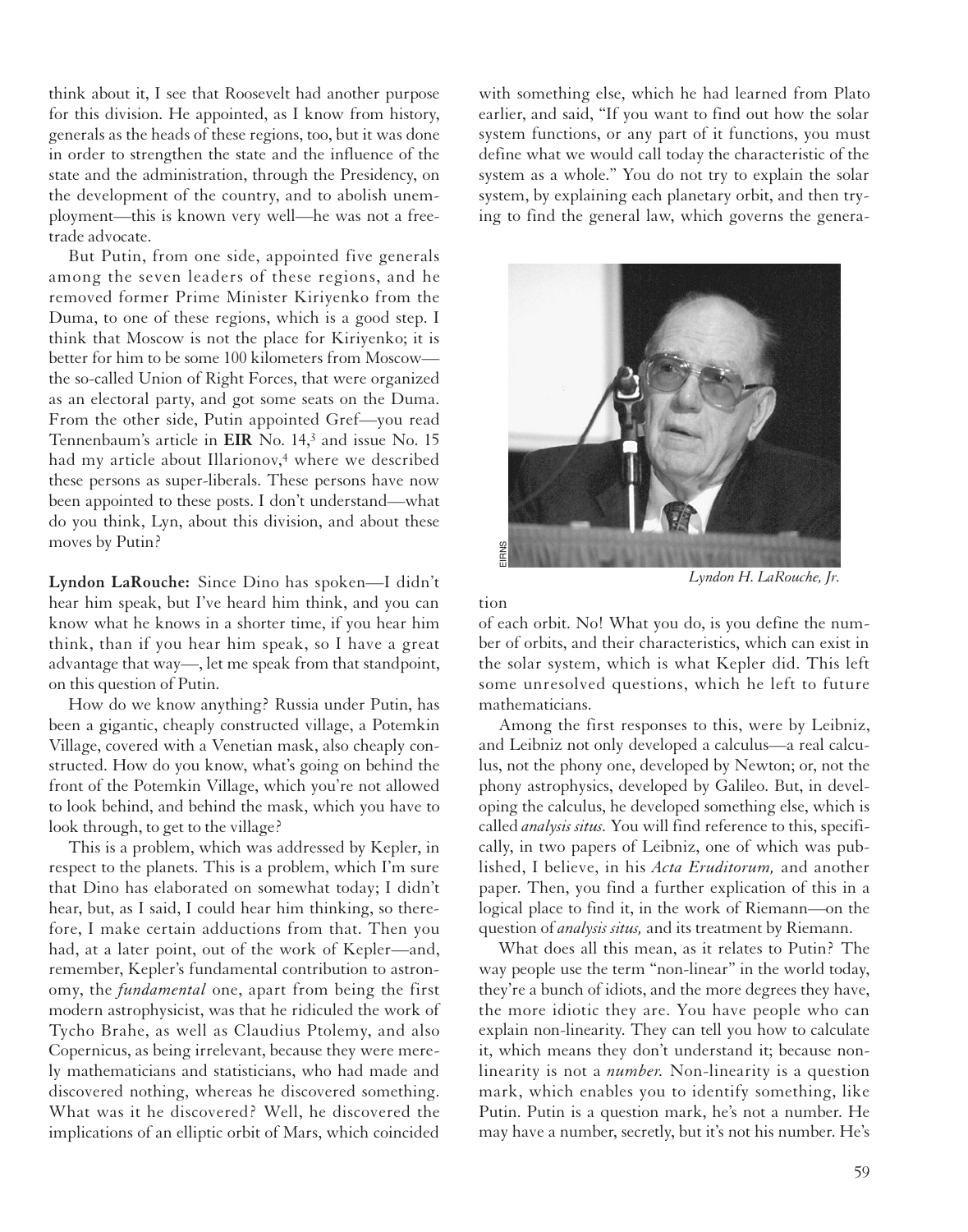*a question mark.* He lives in a universe, which is called the Russian universe in the world today.

What is the question mark, and how do you identify it? What Kepler identified, actually, as *analysis situs,* was that the solar system as a whole has a coherent, central principle, which defines it as a whole. That's not the end of the matter, because the solar system exists in the universe, and the existence of the solar system is determined by the universe as a whole—which means that in physics, as Gauss showed this for his work, and as Riemann brought this to a conclusion, there is a unique determination of the existence of anything, in any part of the universe. This is called, by Riemann, its *characteristic,* the characteristic curvature of a physical space-time—its characteristic; just as a planet, in a Keplerian system, or a Gauss-Kepler system, each planet, has a pre-determined available orbit. For example, the case of the Ceres orbit.5 Kepler determined the Ceres orbit's harmonic characteristics, and its *necessary existence,* before anybody discovered this planet, Ceres, which is in the asteroid belt. How? Because he understood from the harmonic characteristics of the solar system as a whole, that there had to be a planet there, to be consistent with the characteristic of the solar system. He gave the harmonic characteristics for it. And then Gauss, almost two centuries later, determined the fact that Ceres was an asteroid, that had exactly the characteristics of the missing planet between Mars and Jupiter. That's the meaning of a characteristic; that a whole process has certain characteristics in it, and you can identify the object, by the characteristic within the system, in which that characteristic is expressed.

Now, you can understand Putin. Why? Because you have a kind of politician which is rather commonplace today, so it should be rather easy to recognize and identify them. Their purpose and motive, and governing principle in power, is to gain, hold, and increase power. For what purpose? *For the purpose of gaining and holding power.*

Now, you have a government in Russia, and you say: Well, how can you determine what Putin's policy is? Well, I can't determine what Putin's policy is. Maybe *Putin* doesn't know what his policy is. I *can* determine what is missing. I can determine what, if he *understood* the situation, he would have to be committed to. And he's not committed to it. I see a man, who is committed to many different, conflicting options, as options. I don't see a man, who has a clear conception.

Russia is about six months to eighteen months away from total destruction. And all the policies in process are leading toward that. All the conciliations, made with the British government and others, are leading toward that. The Russian people have no clear sense of direction, of

where they're going. There's an attempt to bring back Russia as a sense of national power, a sense of patriotism, to bring the Church back in, to bring other constituencies back in, into a consolidation of power. But, where's the action?

What is *missing,* is the key. What you're seeing, is a situation, where they were determined to get rid of Primakov. It was an Anglo-American job: "Get rid of Primakov!" And they got rid of him, with the help of Al Gore, by pulling a swindle, and because Clinton was busy with other matters, they got the Balkan War they wanted, they got rid of Primakov. They created a vacuum. They were faced with the Europeans, from continental Europe; from within the United States, from the International Republican Institute in the United States (the Bush crowd), from Britain, the policy was to establish a Pinochet option in Russia. This Pinochet option would permit Russia to have a strong dictator, to consolidate political power over the country, on condition that Russia continue, in a more refined way, the policies which we had earlier, in terms of the use, the *sale* of the natural resources of Russia on the foreign market, at the expense of the development of Russia's industry and agriculture, and so forth.

What do I see? Exactly that. What you see is a man, Putin, who came to power because the Anglo-Americans allowed him to come to power. The Anglo-Americans, under my nose and with my watching eyes, orchestrated the situation to get Primakov out, and to create an opportunity to select a man to fill the position, which had been labelled "the Pinochet option for Russia." Putin took the job. What's he going to do with the job? If he's going to do the job, he's going to try to consolidate support, consolidate power, increase power, and exert power. For what purpose? For the purpose of gaining, consolidating, and increasing power!

What difference is the government of Germany? Putin has got a clearer head than [German Chancellor Gerhard] Schröder, but the motive is the same. You have the Foreign Minister of Germany, who has no head at all, just a sort of a shrunken prune.

What do you have in France? France is a police-state. It's been a police-state for a long time. It has more policemen than citizens. That's the nature of the French government. It's called democracy. What are they concerned about in France? To hold and maintain power! And to keep from being thrown out, and thrown into jail, or thrown into prison on some scandal or something. To cover up for Crédit Lyonnais—that's the only national purpose of France's existence, right now.

What about the United States? In the United States, you have no conception of policy. You have